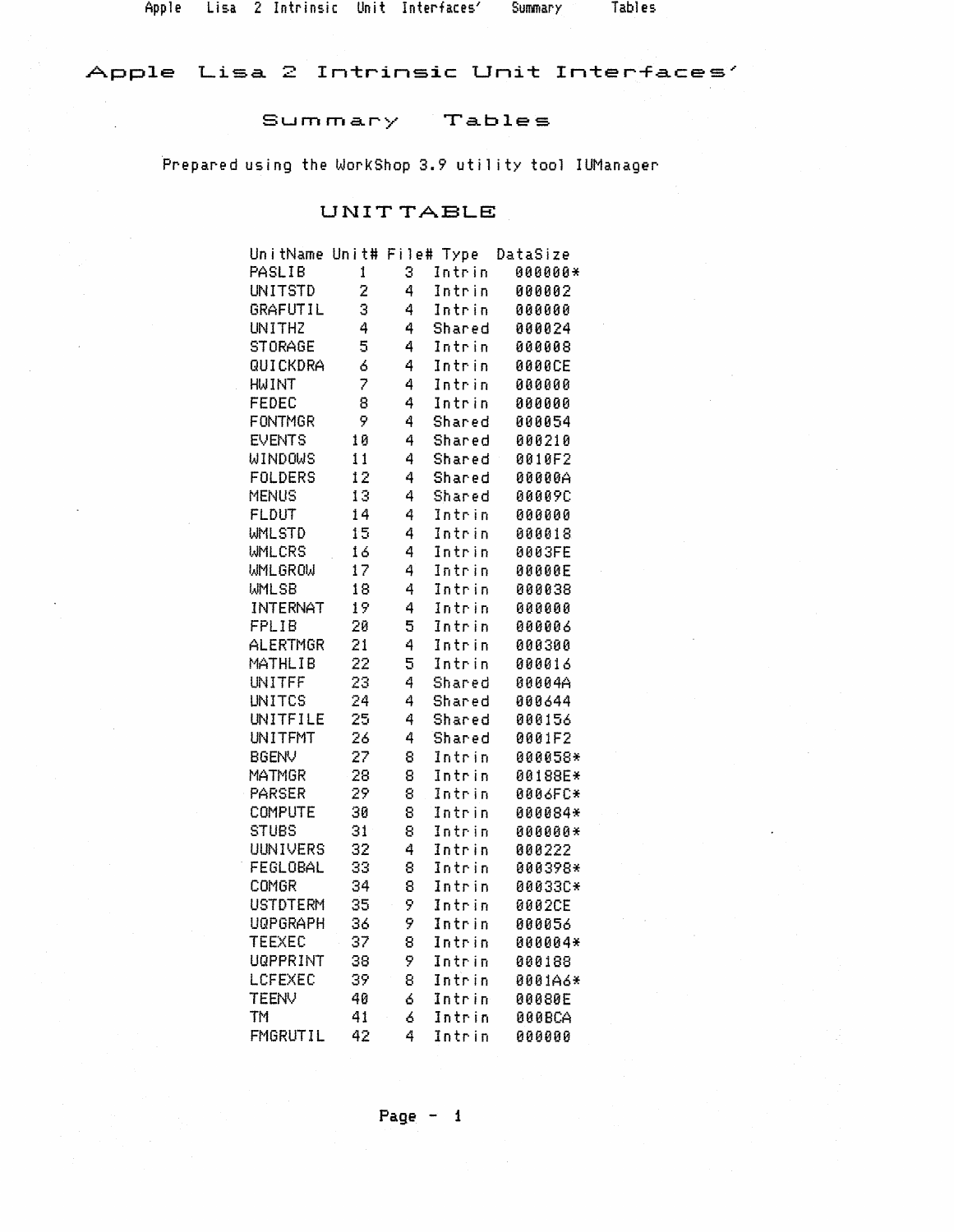| Apple | $L$ isa | 2 Intrinsic              | Unit     |              | Interfaces'      | <b>Summary</b>   | labies |
|-------|---------|--------------------------|----------|--------------|------------------|------------------|--------|
|       |         |                          |          |              |                  |                  |        |
|       |         | PM <sup>1</sup>          | 43       | 4            | Shared           | 000042           |        |
|       |         | PMDECL                   | 44       | 4            | Intrin           | 000000           |        |
|       |         | UNITFIGA                 | 45       | 4            | Shared           | 00002A           |        |
|       |         | <b>SYS1LOCK</b>          | 46       | 4            | Intrin           | 000000           |        |
|       |         | UCLASCAL                 | 47       | 3            | Intrin           | 00004E*          |        |
|       |         | <b>UTKUNIVE</b>          | 49       | 11           | Intrin           | 0001CA*          |        |
|       |         | <b>UOBJECT</b>           | 50       | 10           | Intrin           | 000164*          |        |
|       |         | <b>UTEXT</b>             | 51       | 11           | Intrin           | 00027C*          |        |
|       |         | <b>UDRAW</b>             | 52       | 10           | Intrin           | 0001B2*          |        |
|       |         | <b>UABC</b>              | 53       | 10           | Intrin           | 0009F2*          |        |
|       |         | <b>UDIALOG</b>           | 54       | 11           | Intrin           | 000564*          |        |
|       |         | LCUT                     | 55       | 6            | Intrin           | 00002C*          |        |
|       |         | IOPRIMIT                 | 56       | 12           | Intrin           | 00057E           |        |
|       |         | <b>SHELLCOM</b>          | 57       | 12           | Shared           | <b>00070C</b>    |        |
|       |         | <b>PROGCOMM</b>          | 58       | 12           | Intrin           | 000006           |        |
|       |         | <b>RECOVERY</b>          | 59       | 6            | Intrin           | 000000           |        |
|       |         | LOWLEVEL                 | 60       | ó            | Intrin           | 000126           |        |
|       |         | DBDECL1                  | 61       | 6            | Intrin           | 000000           |        |
|       |         | POOLER                   | 62       | ó            | Intrin           | 000052           |        |
|       |         | DBENV                    | 63       | 4            | Intrin           | 000000           |        |
|       |         | <b>HEAP</b>              | 64       | ó            | Intrin           | 000000           |        |
|       |         | <b>VLTREE</b>            | 65       | 6            | Intrin           | 000000           |        |
|       |         | <b>CZCOMPAC</b>          | 66       | 6            | Intrin           | 00001C           |        |
|       |         | LABSCAN                  | 68       | 6            | Intrin           | 000000           |        |
|       |         | <b>SCHEMA</b>            | 69       | 6            | Intrin           | 000000           |        |
|       |         | <b>SCAN</b>              | 70<br>71 | 6<br>4       | Intrin           | 000000           |        |
|       |         | FIELDEDI<br><b>SCRAP</b> | 73       | 4            | Intrin           | 0000CA<br>000250 |        |
|       |         | <b>FILERCOM</b>          | 75       | 4            | Shared<br>Shared | 0002E8           |        |
|       |         | PRPUBLIC                 | 76       | 7            | Intrin           | 000000           |        |
|       |         | <b>PRSTDINF</b>          | 77       | 4            | Shared           | 0005D0           |        |
|       |         | <b>PRSTDPRO</b>          | 78       | 7            | Intrin           | 000002           |        |
|       |         | PRFILEPR                 | 79.      | 7            | Intrin           | 000000           |        |
|       |         | <b>PRBUF</b>             | 80       | 7            | Intrin           | 000010           |        |
|       |         | PRSPOOL                  | 81       | 7            | Intrin           | 000346           |        |
|       |         | <b>QUEUES</b>            | 82       | 7            | Intrin           | 000000           |        |
|       |         | <b>PREVENTS</b>          | 83       | 7            | Intrin           | 000000           |        |
|       |         | PRDLGMGR                 | 84       | 7            | Intrin           | 0000BA           |        |
|       |         | PRMGR                    | 85       | 7            | Intrin           | 000026           |        |
|       |         | <b>UVT100</b>            | 86       | 9            | Intrin           | 00001C*          |        |
|       |         | <b>USOROC</b>            | 87       | 9.           | Intrin           | 00001C*          |        |
|       |         | <b>STDUNIT</b>           | 88       | 12           | Intrin           | 0005B0           |        |
|       |         | <b>IUMAN</b>             | 90       | 1            | Intrin           | 0000BC           |        |
|       |         | <b>OBJIO</b>             | 91       | 1            | Intrin           | 00011C           |        |
|       |         | <b>FILEIO</b>            | 92       | 1            | Intrin           | 000000           |        |
|       |         | <b>GRAPHS</b>            | 94.      | $\mathbf{1}$ | Intrin           | 000008           |        |
|       |         | <b>TREES</b>             | 95       | į            | Intrin           | 000000           |        |
|       |         | <b>REFS</b>              | 96       | $\mathbf{1}$ | Intrin           | 000004           |        |
|       |         | <b>PARTS</b>             | 97       | $\mathbf{1}$ | Intrin           | 000004           |        |
|       |         | <b>LISTS</b>             | 98       | 1            | Intrin           | 000000           |        |
|       |         | <b>MEMMAN</b>            | 99.      | $\pmb{1}$    | Intrin           | 000000           |        |
|       |         | <b>PASDEFS</b>           | 100      | 1            | Intrin           | 00025E           |        |
|       |         | <b>MPASLIB</b>           | 101      | 2            | Intrin           | 000000*          |        |
|       |         |                          |          |              |                  |                  |        |

 $\sim 10$ 

 $\epsilon$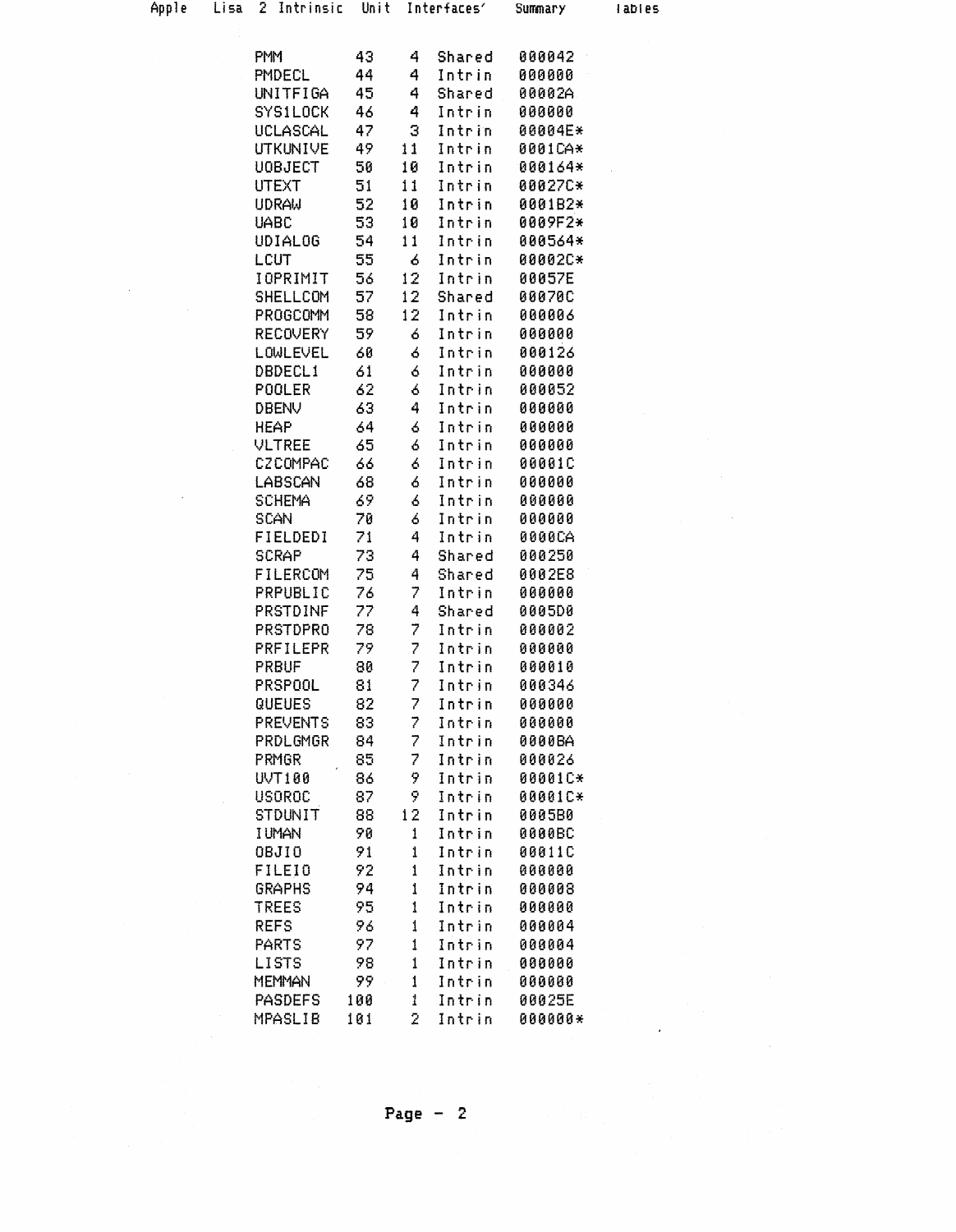|  | Apple - Lisa 2 Intrinsic - Unit Interfaces' |       |            | Summary       | Tables |
|--|---------------------------------------------|-------|------------|---------------|--------|
|  | BLKININT 102                                |       | -3 Intrin  | <b>0000DE</b> |        |
|  | BLOCKIO                                     | -103- | 3 Shared   | 000504        |        |
|  | <b>PASHEAP</b>                              | 104   | .3. Intrin | <b>000022</b> |        |

 $* =$  Interface not available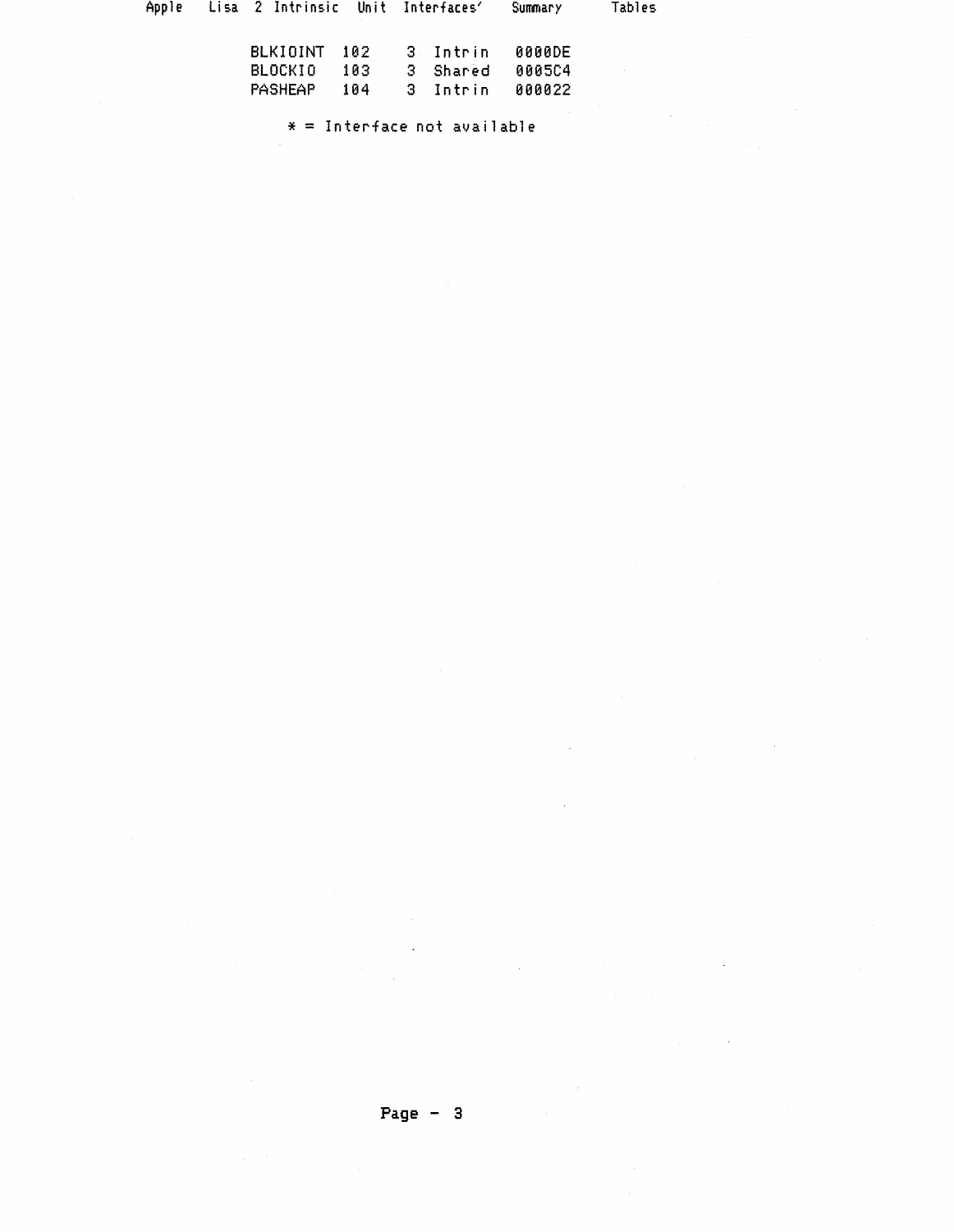## SEGMENT TABLE

| SegName             |    |    |        |             |             | Seg# File# FileLoc Packed/UnPacked FileName |
|---------------------|----|----|--------|-------------|-------------|---------------------------------------------|
| SgParRes            | 1  | 11 | 018254 | 0000        | 1A4C        | -#B00T-TK2LIB.0BJ                           |
| SgTxtIni            | 2  | 11 | 00E410 | 0000        | 46A2        | -#B00T-TK2LIB.0BJ                           |
| SgTxtRes            | З  | 11 | 012B62 | 0000        | 5642        | -#B00T-TK2LIB.0BJ                           |
| SgTxtTwo            | 4  | 11 | 019D98 | 0000        | 47A6        | -#B00T-TK2LIB.0BJ                           |
| SgDialog            | 5  | 11 | 01E638 | 0000        | 3512        | -#BOOT-TK2LIB.OBJ                           |
| SgDIAdbg            | 6  | 11 | 01E55E | 0000        | 0042        | -#B00T-TK2LIB.0BJ                           |
| SgLayout            | 7  | 11 | 021C2A | 0000        | 2AE0        | -#BOOT-TK2LIB.OBJ                           |
| <b>TKUT</b>         | 8  | 11 | 024772 | 0000        | 1658        | -#B00T-TK2LIB.0BJ                           |
| sQPortIn            | 10 | 9  | 00A390 | 0000        | 1EB4        | -#BOOT-QPLIB.OBJ                            |
| sQPortRe            | 11 | 9  | 0060EA | 0000        | 40A6        | -#BOOT-QPLIB.OBJ                            |
| sQPortCo            | 12 | 9  | 00C3E4 | 0000        | 27E6        | -#BOOT-QPLIB.OBJ                            |
| sQPortTE            | 13 | 9  | 003078 | 0000        | 2E2A        | -#BOOT-QPLIB.OBJ                            |
| PASLIB1             | 17 | 3  | 0090FE | 0000        | 1554        | -#B00T-IOSPASLIB.0BJ                        |
| LWWORK              | 18 | 4  | 02B3AC | 0000        | 1E7A        | -#B00T-SYS1LIB.0BJ                          |
| <b>OTHRWORK</b>     | 19 | 4  | 02DA56 | 0000        | 508A        | -#B00T-SYS1LIB.0BJ                          |
| <b>ACTIVATE</b>     | 20 | 4  | 03328E | 0000        | <b>07CC</b> | -#BOOT-SYSILIB.OBJ                          |
| OPENSEG1            | 21 | 4  | 028050 | 0000        | 19F0        | -#B00T-SYS1LIB.0BJ                          |
| INcold              | 22 | 4  | 041DCE | 0000        | 0946        | -#BOOT-SYSILIB.OBJ                          |
| <b>NEVER</b>        | 23 | 4  | 016076 | 0000        | 1A24        | -#BOOT-SYSILIB.OBJ                          |
| SgABCdat            | 24 | 10 | 00FFB2 | 0000        | 3A86        | -#BOOT-TKLIB.OBJ                            |
| SgABCdbg            | 25 | 10 | 01F48C | 0000        | 03EE        | -#BOOT-TKLIB.OBJ                            |
| SgABCini            | 26 | 10 | 0224F2 | 0000        | 3008        | -#BOOT-TKLIB.OBJ                            |
| SgABCc1d            | 27 | 10 | 0261DA | 0000        | <b>2CC4</b> | -#BOOT-TKLIB.OBJ                            |
| SqABCres            | 29 | 10 | 019EE4 | 0000        | 5328        | -#BOOT-TKLIB.0BJ                            |
| alert               | 30 | 4  | 03DE82 | 0000        | 2140        | -#BOOT-SYSILIB.OBJ                          |
| WMcold              | 31 | 4  | 0370F4 | 0000        | 2130        | -#BOOT-SYSILIB.OBJ                          |
| SMcold              | 32 | 4  | 04008A | 0000        | 042E        | -#BOOT-SYSILIB.OBJ                          |
| SUcold              | 34 | 4  | 034E62 | 0000        | 201A        | -#BOOT-SYSILIB.OBJ                          |
| NEWSEG1             | 35 | 8  | 014F2A | <b>ØBBE</b> | 0F98        | -#BOOT-LCORBGLIB.OBJ                        |
| SgDRWres            | 36 | 10 | 0140D0 | 0000        | <b>5AC4</b> | -#BOOT-TKLIB.OBJ                            |
| TEinit              | 37 | 6  | 02074C | 0000        | 05EA        | -#B00T-SYS2LIB.0BJ                          |
| <b>SCROLL</b>       | 38 | 4  | 0393F4 | 0000        | 0E4E        | -#B00T-SYS1LIB.0BJ                          |
| <b>TESCROLL</b>     | 39 | 6  | 011D90 | 0000        | 1814        | -#B00T-SYS2LIB.0BJ                          |
| TEwork1             | 40 | ó  | 00B646 | 0000        | 663A        | -#B00T-SYS2LIB.0BJ                          |
| SgCLAini            | 41 | 10 | 01F22C | 0000        | 01C8        | -#BOOT-TKLIB.OBJ                            |
| <b>TEcold</b>       | 42 | 6  | 0091A4 | 0000        | 1C12        | -#B00T-SYS2LIB.0BJ                          |
| LCdebug             | 44 | 8  | 00F320 | 0716        | 097C        | -#BOOT-LCORBGLIB.OBJ                        |
| LPr                 | 45 | 8  | 01B906 | 98BA        | <b>BAFB</b> | -#BOOT-LCORBGLIB.OBJ                        |
| matMgrSe            | 46 | 8  | 008C26 | 4D3E        | 6730        | -#BOOT-LCORBGLIB.OBJ                        |
| LCxCalcs            | 47 | 8  | 001B90 | 254C        | 326C        | -#BOOT-LCORBGLIB.OBJ                        |
| LCBGires            | 48 | 8  | 0040FC | 4B0A        | 649E        | -#BOOT-LCORBGLIB.OBJ                        |
| LCBG2res            | 49 | 8  | 00D984 | <b>08DE</b> | <b>0C04</b> | -#BOOT-LCORBGLIB.OBJ                        |
| <b>LCspecif</b>     | 50 | 8  | 000308 | 1868        | <b>20EC</b> | -#BOOT-LCORBGLIB.OBJ                        |
| UT                  | 51 | 4  | 03B1A8 | 0000        | 2278        | -#BOOT-SYS1LIB.OBJ                          |
| <b>BGspecif</b>     | 52 | 8  | 01C1E0 | <b>0D08</b> | 1164        | -#BOOT-LCORBGLIB.OBJ                        |
| NEWSE <sub>62</sub> | 53 | 8  | 015B08 | 075C        | <b>09FC</b> | -#BOOT-LCORBGLIB.OBJ                        |
| debug2              | 54 | 8  | 00FA56 | 1CA4        | 25E4        | -#BOOT-LCORBGLIB.OBJ                        |
| PRdialog            | 55 | 8  | 0190FC | 1238        | 1880        | -#BOOT-LCORBGLIB.OBJ                        |
| <b>OpenClos</b>     | 56 | 8  | 016284 | 2E58        | <b>3ECC</b> | -#BOOT-LCORBGLIB.OBJ                        |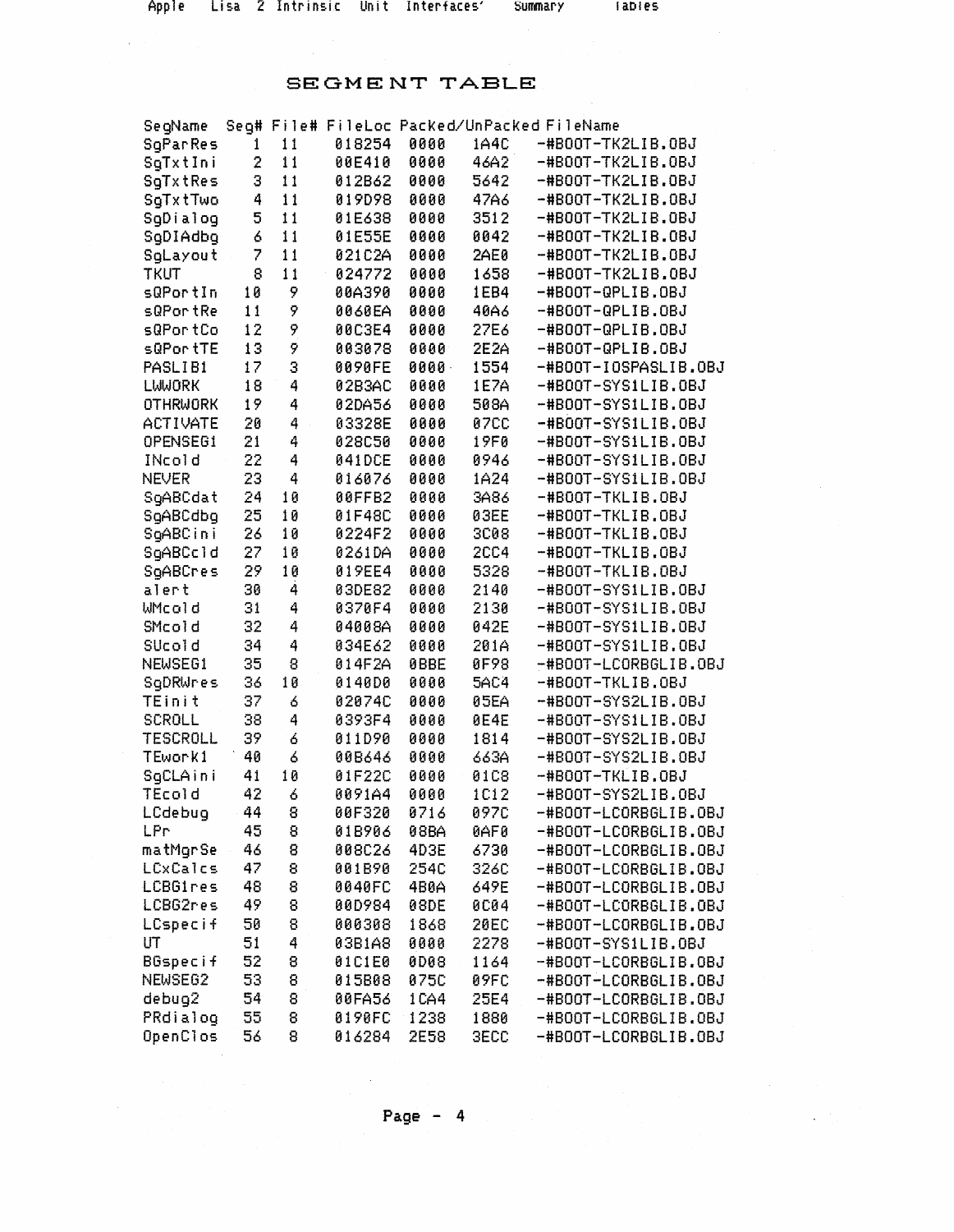| Apple           | LI 52<br>- 2 | Intrinsic                | Unit          | Interfaces' |             | Summary | Tables               |  |
|-----------------|--------------|--------------------------|---------------|-------------|-------------|---------|----------------------|--|
| initial         | 57           | 8                        | 01A354        | 1592        | 1BA8        |         | -#B00T-LCORBGLIB.0BJ |  |
| CutPaste        | 58           | 8                        | 01171A        | 37F0        | 4B6A        |         | -#B00T-LCORBGLIB.OBJ |  |
| specialC        | 59           | 8                        | 00E282        | 107E        | 1624        |         | -#B00T-LCORBGLIB.0BJ |  |
| openclos        | 60           | 6                        | 01372C        | 0000        | 25DC        |         | -#B00T-SYS2LIB.0BJ   |  |
| SgCLAdbg        | 61           | 10                       | 01FA32        | 0000        | 2818        |         | -#BOOT-TKLIB.OBJ     |  |
| access          | 62           | 6                        | 018534        | 0000        | 5F98        |         | -#B00T-SYS2LIB.0BJ   |  |
| <b>SWADACCS</b> | 63           | 6                        | 015E78        | 0000        | 2144        |         | -#B00T-SYS2LIB.0BJ   |  |
| frecovse        | 64           | 6                        | 01E504        | 0000        | 2198        |         | -#BOOT-SYS2LIB.0BJ   |  |
| <b>SYSINIT</b>  | 65           | 4                        | 017C52        | 0000        | 315E        |         | $-HBOOT-SYS1LIB.OBJ$ |  |
| SgABCpri        | 66           | 10                       | 028ED6        | 0000        | 192E        |         | -#B00T-TKLIB.0BJ     |  |
| PMMSeq          | 67           | 4                        | 03D5C0        | 0000        | 05EA        |         | -#BOOT-SYS1LIB.OBJ   |  |
| <b>WORKSET</b>  | 68           | 4                        | 01B640        | 0000        | 48FA        |         | -#BOOT-SYSILIB.OBJ   |  |
| <b>GRAFSEG</b>  | 69           | 4                        | 021D2A        | 0000        | 6D3E        |         | -#BOOT-SYS1LIB.OBJ   |  |
| <b>FEcutCop</b> | 70           | 4                        | 042794        | 0000        | 0E1C        |         | -#B00T-SYS1LIB.0BJ   |  |
| <b>FEcold</b>   | 71           | 4                        | <b>0405C8</b> | 0000        | $-00E8$     |         | -#B00T-SYS1LIB.0BJ   |  |
| SBcold          | 72           | 4                        | 041568        | 0000        | 061E        |         | -#B00T-SYS1LIB.0BJ   |  |
| OPENSEG2        | 73           | 4                        | 82A810        | 0000        | 0894        |         | -#BOOT-SYSILIB.OBJ   |  |
| PrBtn           | 74           | $\overline{\mathcal{L}}$ | 007844        | 0000        | 1C78        |         | -#BOOT-PRLIB.OBJ     |  |
| <b>MOVERS</b>   | 75           | 4                        | 032BA8        | 0000        | 04FE        |         | -#B00T-SYS1LIB.0BJ   |  |
| Prwork          | 76           | $\overline{z}$           | 009584        | 0000        | 02F0        |         | -#BOOT-PRLIB.OBJ     |  |
| PrMgr           | 77           | $\overline{z}$           | 009A8C        | 0000        | 0D78        |         | -#BOOT-PRLIB.OBJ     |  |
| <b>ALRTDIAL</b> | 78           | 4                        | 033CA2        | 0000        | 0EA0        |         | -#BOOT-SYSILIB.OBJ   |  |
| <b>OPENILW</b>  | 79           | 4                        | 03A39A        | 0000        | 0D16        |         | -#B00T-SYS1LIB.0BJ   |  |
| Рr              | 80           | $\overline{\mathbf{z}}$  | 004B00        | 0000        | 28BC        |         | -#BOOT-PRLIB.OBJ     |  |
| Prinit          | 81           | 7                        | 004322        | 0000        | 024E        |         | -#BOOT-PRLIB.OBJ     |  |
| fpsane          | 83           | 5                        | 002E4C        | 0000        | 1E9E        |         | -#B00T-IOSFPLIB.0BJ  |  |
| fpelems         | 84           | 5                        | 004EA2        | 0000        | 1264        |         | -#B00T-IOSFPLIB.0BJ  |  |
| fpreal          | 85           | $\overline{\mathbf{5}}$  | <b>006EC4</b> | 0000        | 0670        |         | -#B00T-IOSFPLIB.0BJ  |  |
| fprealio        | 86           | 5                        | 00619E        | 0000        | <b>BADE</b> |         | -#B00T-IOSFPLIB.0BJ  |  |
| fpdecstr        | 87           | 5                        | <b>00DC50</b> | 0000        | 0B42        |         | -#B00T-IOSFPLIB.0BJ  |  |
| corrbd          | 89           | $\mathbf 5$              | 00E7E2        | 0000        | 1828        |         | -#B00T-10SFPL1B.0BJ  |  |
| mathlib         | 90           | 5                        | 0076D4        | 0000        | 154A        |         | -#B00T-IOSFPLIB.0BJ  |  |
| finance         | 91           | 5                        | 008C6E        | 0000        | 15E6        |         | -#B00T-10SFPLIB.0BJ  |  |
| matrix          | 92           | 5                        | 00A34C        | 0000        | 1E28        |         | -#B00T-IOSFPLIB.0BJ  |  |
| double          | 93           | 5                        | 00C284        | 0000        | 8296        |         | -#B00T-I0SFPLIB.0BJ  |  |
| mathsort        | 94           | 5                        | <b>00C552</b> | 0000        | 0534        |         | -#BOOT-10SFPLIB.OBJ  |  |
| solve           | 95           | 5                        | <b>BBCABE</b> | 0000        | 109A        |         | -#B00T-I0SFPLIB.0BJ  |  |
| PASIOLIB        | 96           | 3                        | 003172        | 0000        | 500C        |         | -#B00T-IOSPASLIB.0BJ |  |
| SqPASini        | 98           | 3                        | 00A7F2        | 0000        | 11F4        |         | -#B00T-IOSPASLIB.0BJ |  |
| <b>SULib</b>    | 99.          | 12                       | 002750        | 0000        | 43E2        |         | -#BOOT-SULIB.OBJ     |  |
| ObjIOLib        | 100          | 1                        | 007324        | 0000        | 7316        |         | -#BOOT-OBJIOLIB.OBJ  |  |
| MPASLIB         | 101          | $\bar{z}$                | 000876        | 0000        | 13EC        |         | -#BOOT-*IUPASLIB.OBJ |  |

Page  $-5$ 

 $\mathcal{O}(\mathcal{O}(\log n))$ 

ta<br>1970 - Andrew Barnett, amerikanischer Schweizer<br>1970 - Andrew Barnett, amerikanischer Schweizer